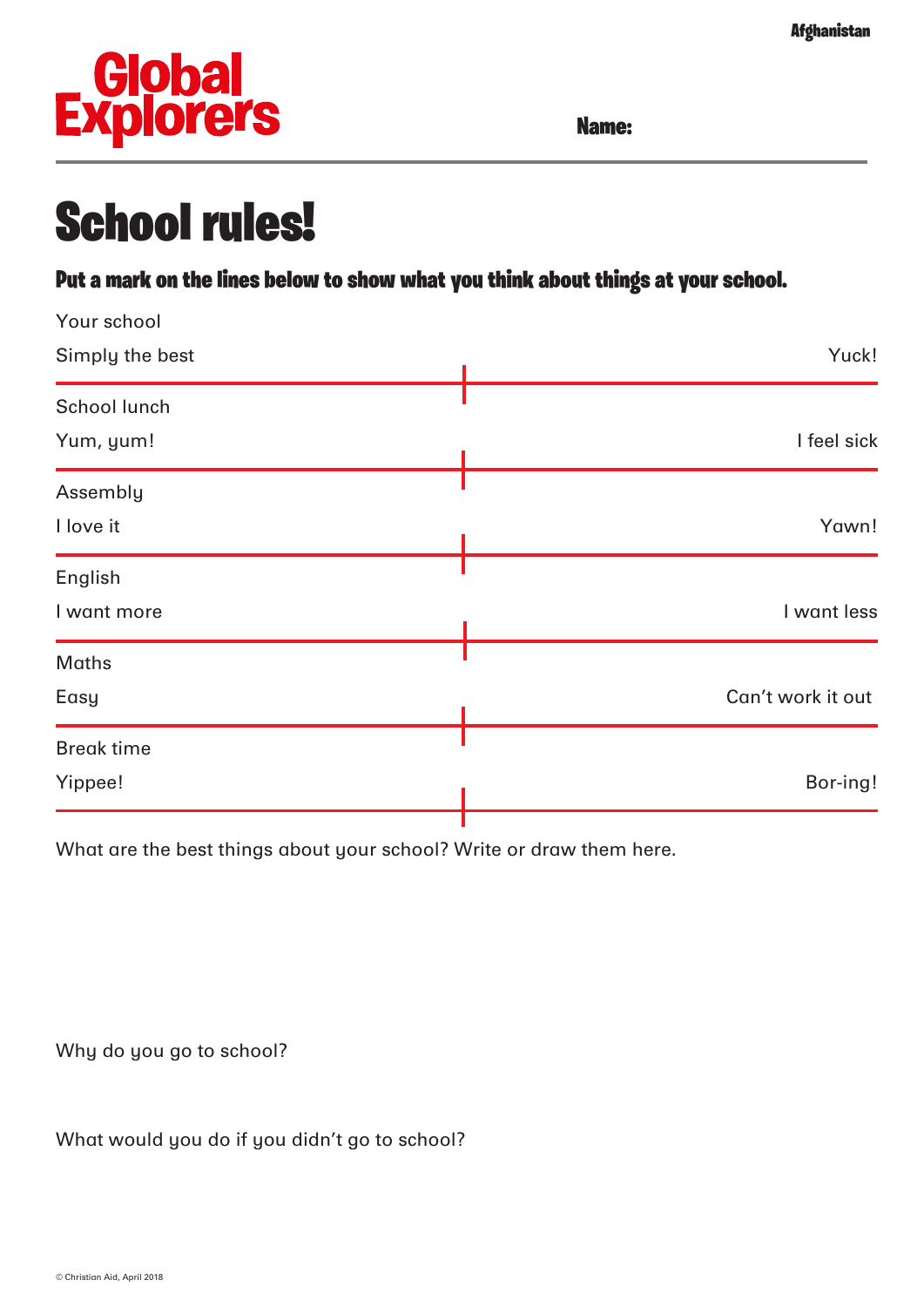**Afghanistan** 



Around the world, people are trying to make sure that all children go to school. But there are still 58 million children who are missing out on school because of wars, lack of schools, poverty, disability and other reasons. Have a think about why going to school is important to you – and why it is important for everyone, everywhere to go to school. Then write a letter to the government. Ask them to do what they can to make sure that all children in the world can go to school.



## Have your say

ſ

I

I

Write a letter to the government. You could say what you have been learning about and ask that the government keeps its promise.

My school address:

Date:

Dear

Yours sincerely